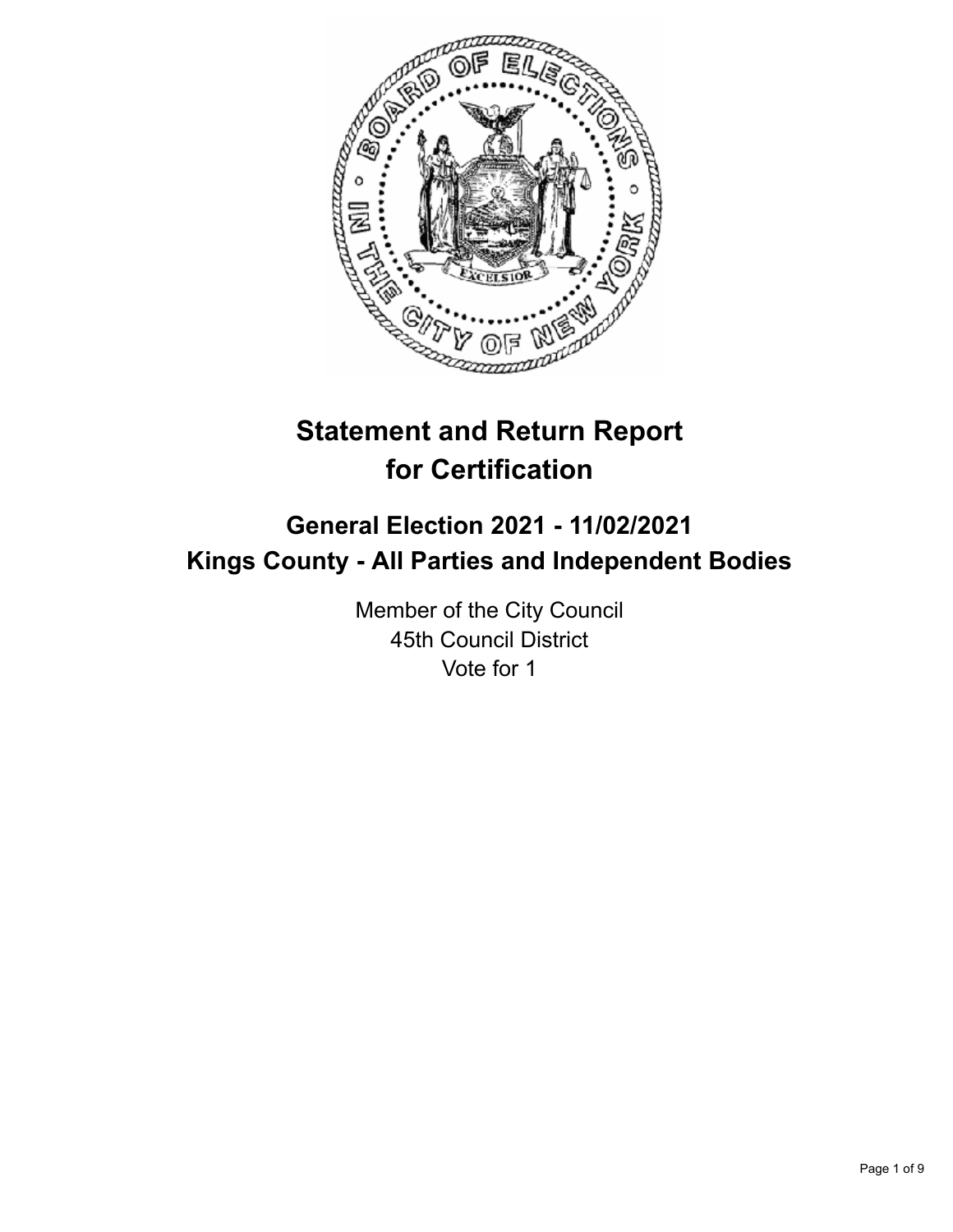

| PUBLIC COUNTER                                           | 5,721          |
|----------------------------------------------------------|----------------|
| MANUALLY COUNTED EMERGENCY                               | 0              |
| <b>ABSENTEE / MILITARY</b>                               | 345            |
| <b>AFFIDAVIT</b>                                         | 13             |
| <b>Total Ballots</b>                                     | 6,079          |
| Less - Inapplicable Federal/Special Presidential Ballots | 0              |
| <b>Total Applicable Ballots</b>                          | 6,079          |
| FARAH N. LOUIS (DEMOCRATIC)                              | 4,898          |
| LOUIS CESPEDES (OUR FLATBUSH)                            | 364            |
| ABRAHAM LUBINSKY (WRITE-IN)                              | 1              |
| ALAN FINTZ (WRITE-IN)                                    | 1              |
| ALEX ADLET (WRITE-IN)                                    | 1              |
| ANTHONY BECKFORD (WRITE-IN)                              | $\mathbf 1$    |
| AVICAYOL STERN (WRITE-IN)                                | $\mathbf 1$    |
| BENJAMIN MAXER (WRITE-IN)                                | 1              |
| CHAIM DEUTASH (WRITE-IN)                                 | 1              |
| CHIPALETTA SOBANKA (WRITE-IN)                            | 2              |
| CHRISTIE O NEILL (WRITE-IN)                              | 1              |
| DAVID TYBERG (WRITE-IN)                                  | $\mathbf 1$    |
| DONALD CRAMSTON (WRITE-IN)                               | $\mathbf{1}$   |
| EFRAIM KLEIN (WRITE-IN)                                  | 1              |
| INNA VERNIKOV (WRITE-IN)                                 | 2              |
| <b>ISAAC M KLEIN (WRITE-IN)</b>                          | $\mathbf{1}$   |
| JOSH FRAIDSTERN (WRITE-IN)                               | 1              |
| KATIE MCMANAMAN (WRITE-IN)                               | $\mathbf 1$    |
| MAYER MAYERFELD (WRITE-IN)                               | $\mathbf{1}$   |
| MERCEDES NARCISSE (WRITE-IN)                             | 1              |
| MICHAEL R PASTERNACK (WRITE-IN)                          | 1              |
| MIGUEL ROSADO (WRITE-IN)                                 | $\mathbf{1}$   |
| MONIQUE CHANDLER WATERMAN (WRITE-IN)                     | 1              |
| MORDECHAI PLOTSKER (WRITE-IN)                            | $\mathbf{1}$   |
| MORRIS GERINBAUM (WRITE-IN)                              | 1              |
| MORRIS GERSHBAUM (WRITE-IN)                              | 1              |
| MOSHE STAEISHEFGTY (WRITE-IN)                            | 1              |
| NACHMAN MASTEFSKY (WRITE-IN)                             | $\mathbf 1$    |
| NINA KLEIN (WRITE-IN)                                    | 1              |
| RACHEL MAX (WRITE-IN)                                    | 1              |
| RICHARD TAYLOR (WRITE-IN)                                | 1              |
| RON PAUL (WRITE-IN)                                      | 1              |
| SHIMON FELDMAN (WRITE-IN)                                | 1              |
| SHOMNI ZOND (WRITE-IN)                                   | $\mathbf 1$    |
| STEVEN SAPERSTEIN (WRITE-IN)                             | 1              |
| THOMAS FAHERTY (WRITE-IN)                                | $\overline{c}$ |
| UNATTRIBUTABLE WRITE-IN (WRITE-IN)                       | 17             |
| UNCOUNTED WRITE-IN PER STATUTE (WRITE-IN)                | 1              |
| WILLIAM PEPITONE (WRITE-IN)                              | $\mathbf{1}$   |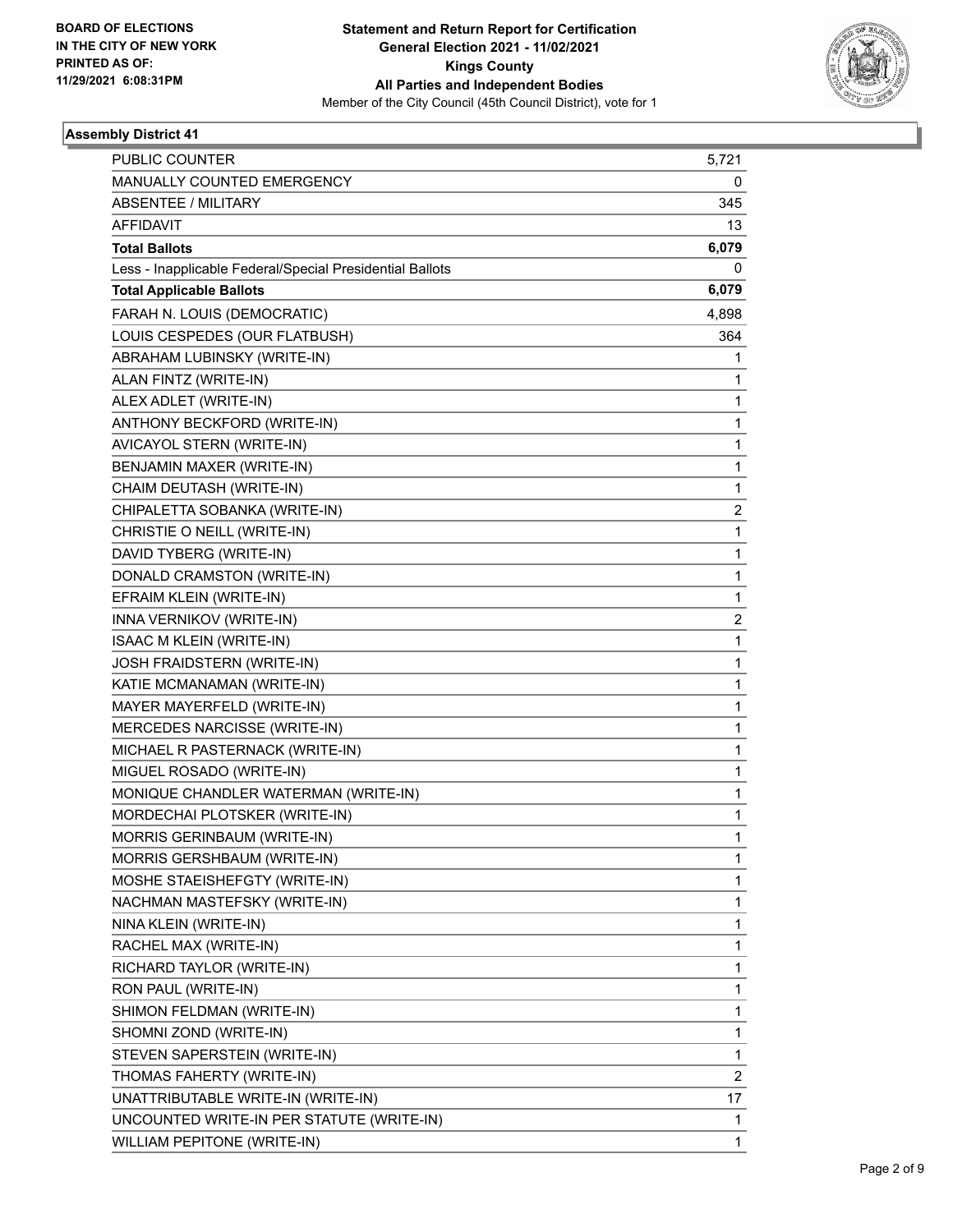

| YECHEDED MILOTEIN (WRITE-IN)    |       |
|---------------------------------|-------|
| YEHOSHUA SHAMEL (WRITE-IN)      |       |
| YOSEF CHAIM DANZIGER (WRITE-IN) |       |
| <b>Total Votes</b>              | 5,321 |
| l Inrecorded                    | 758   |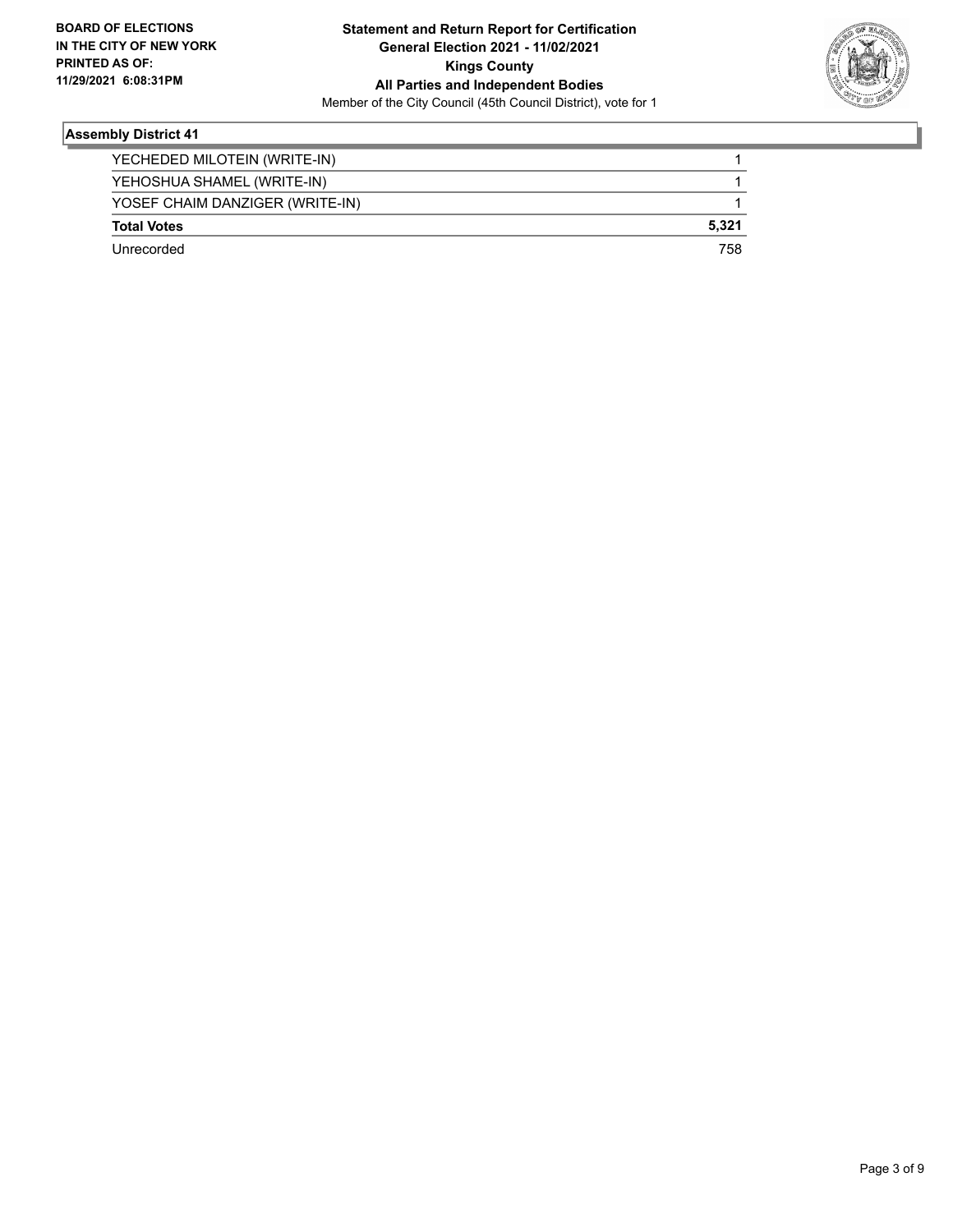

| <b>PUBLIC COUNTER</b>                                    | 7,409        |
|----------------------------------------------------------|--------------|
| MANUALLY COUNTED EMERGENCY                               | 0            |
| ABSENTEE / MILITARY                                      | 443          |
| <b>AFFIDAVIT</b>                                         | 30           |
| <b>Total Ballots</b>                                     | 7,882        |
| Less - Inapplicable Federal/Special Presidential Ballots | 0            |
| <b>Total Applicable Ballots</b>                          | 7,882        |
| FARAH N. LOUIS (DEMOCRATIC)                              | 6,616        |
| LOUIS CESPEDES (OUR FLATBUSH)                            | 425          |
| ANDREW YANG (WRITE-IN)                                   | 1            |
| ANTHONY BECKFORD (WRITE-IN)                              | 4            |
| ANTHONY ONORATO (WRITE-IN)                               | 1            |
| <b>BARRY BINIK (WRITE-IN)</b>                            | 1            |
| <b>BORUCH GETINBERG (WRITE-IN)</b>                       | 1            |
| DAVID BANIN (WRITE-IN)                                   | $\mathbf 1$  |
| DEB LORBER (WRITE-IN)                                    | 1            |
| DONALD TRUMP (WRITE-IN)                                  | 3            |
| HELEN KLEIN (WRITE-IN)                                   | $\mathbf{1}$ |
| INNA VERNIKOV (WRITE-IN)                                 | 7            |
| <b>ISAAC FAQAN (WRITE-IN)</b>                            | 1            |
| ISAAC ROSENBLUM (WRITE-IN)                               | $\mathbf 1$  |
| JACK ROTERSTEIN (WRITE-IN)                               | 1            |
| JOE ROGAN (WRITE-IN)                                     | 1            |
| JOSEF GREENBERG (WRITE-IN)                               | 1            |
| JOSEPH GREENBERG (WRITE-IN)                              | 3            |
| LISA DERRICK (WRITE-IN)                                  | 1            |
| MICHAEL ESCAVA (WRITE-IN)                                | $\mathbf 1$  |
| MICHAEL R PASTERNACK (WRITE-IN)                          | 1            |
| MONIQUE CHANDLER WATERMAN (WRITE-IN)                     | 2            |
| MORDECHS CAKIER (WRITE-IN)                               | $\mathbf{1}$ |
| MOSHE FOGEL (WRITE-IN)                                   | 1            |
| NICOLE MCQUEEN (WRITE-IN)                                | 1            |
| RAIZY ZUCKER (WRITE-IN)                                  | 1            |
| SHIRLEY CHISHOLM (WRITE-IN)                              | 2            |
| SHMUEL WEBER (WRITE-IN)                                  | 1            |
| SIMONE ADAMS (WRITE-IN)                                  | $\mathbf 1$  |
| TAMAR APFELDORF (WRITE-IN)                               | 1            |
| TRACY NEIMAN (WRITE-IN)                                  | 1            |
| UNATTRIBUTABLE WRITE-IN (WRITE-IN)                       | 14           |
| VANESSA SIMON (WRITE-IN)                                 | 2            |
| WILLIE HUGGINS JR (WRITE-IN)                             | 1            |
| <b>Total Votes</b>                                       | 7,102        |
| Unrecorded                                               | 780          |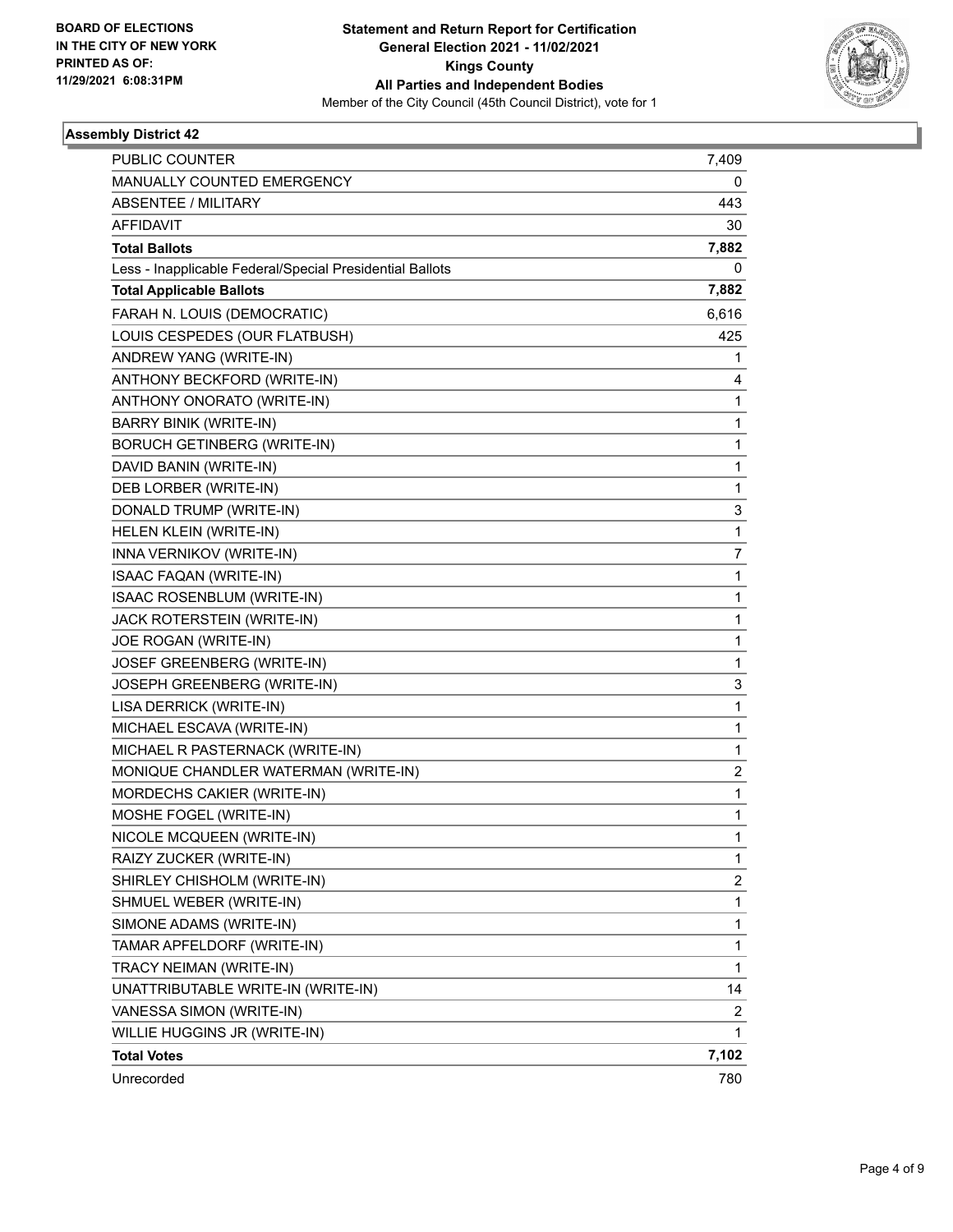

| <b>PUBLIC COUNTER</b>                                    | 869            |
|----------------------------------------------------------|----------------|
| <b>MANUALLY COUNTED EMERGENCY</b>                        | $\mathbf{0}$   |
| ABSENTEE / MILITARY                                      | 63             |
| <b>AFFIDAVIT</b>                                         | 2              |
| <b>Total Ballots</b>                                     | 934            |
| Less - Inapplicable Federal/Special Presidential Ballots | $\Omega$       |
| <b>Total Applicable Ballots</b>                          | 934            |
| FARAH N. LOUIS (DEMOCRATIC)                              | 594            |
| LOUIS CESPEDES (OUR FLATBUSH)                            | 78             |
| ANTHONY J FINKEL (WRITE-IN)                              | 1              |
| <b>BRUCE DICKSTEIN (WRITE-IN)</b>                        | $\overline{2}$ |
| CHAIM PINSKY (WRITE-IN)                                  | 1              |
| CONSTANTINE JEAN-PIEZZA (WRITE-IN)                       | 1              |
| DEVI ELIZABETH NAMIAPARAMPIL (WRITE-IN)                  | 1              |
| DEVI ERIZABETH NAMPIAPARAM (WRITE-IN)                    | 1              |
| DONALD TRUMP (WRITE-IN)                                  | 1              |
| ESTHER KARMAN (WRITE-IN)                                 | 1              |
| <b>IVAN VERNIKOV (WRITE-IN)</b>                          | 1              |
| PEACHES RUBIN (WRITE-IN)                                 | 1              |
| THOMAS ROBERTSEN (WRITE-IN)                              | $\overline{2}$ |
| TOM BRADY (WRITE-IN)                                     | 1              |
| UNATTRIBUTABLE WRITE-IN (WRITE-IN)                       | 5              |
| <b>Total Votes</b>                                       | 691            |
| Unrecorded                                               | 243            |

| <b>PUBLIC COUNTER</b>                                    | 519 |
|----------------------------------------------------------|-----|
| <b>MANUALLY COUNTED EMERGENCY</b>                        | 0   |
| ABSENTEE / MILITARY                                      | 22  |
| <b>AFFIDAVIT</b>                                         | 1   |
| <b>Total Ballots</b>                                     | 542 |
| Less - Inapplicable Federal/Special Presidential Ballots | 0   |
| <b>Total Applicable Ballots</b>                          | 542 |
| FARAH N. LOUIS (DEMOCRATIC)                              | 358 |
| LOUIS CESPEDES (OUR FLATBUSH)                            | 51  |
| DOV SCHEIVER (WRITE-IN)                                  | 1   |
| INNA VERNIKOV (WRITE-IN)                                 | 2   |
| TARDIS JOHNSON (WRITE-IN)                                | 1   |
| UNATTRIBUTABLE WRITE-IN (WRITE-IN)                       | 1   |
| <b>Total Votes</b>                                       | 414 |
| Unrecorded                                               | 128 |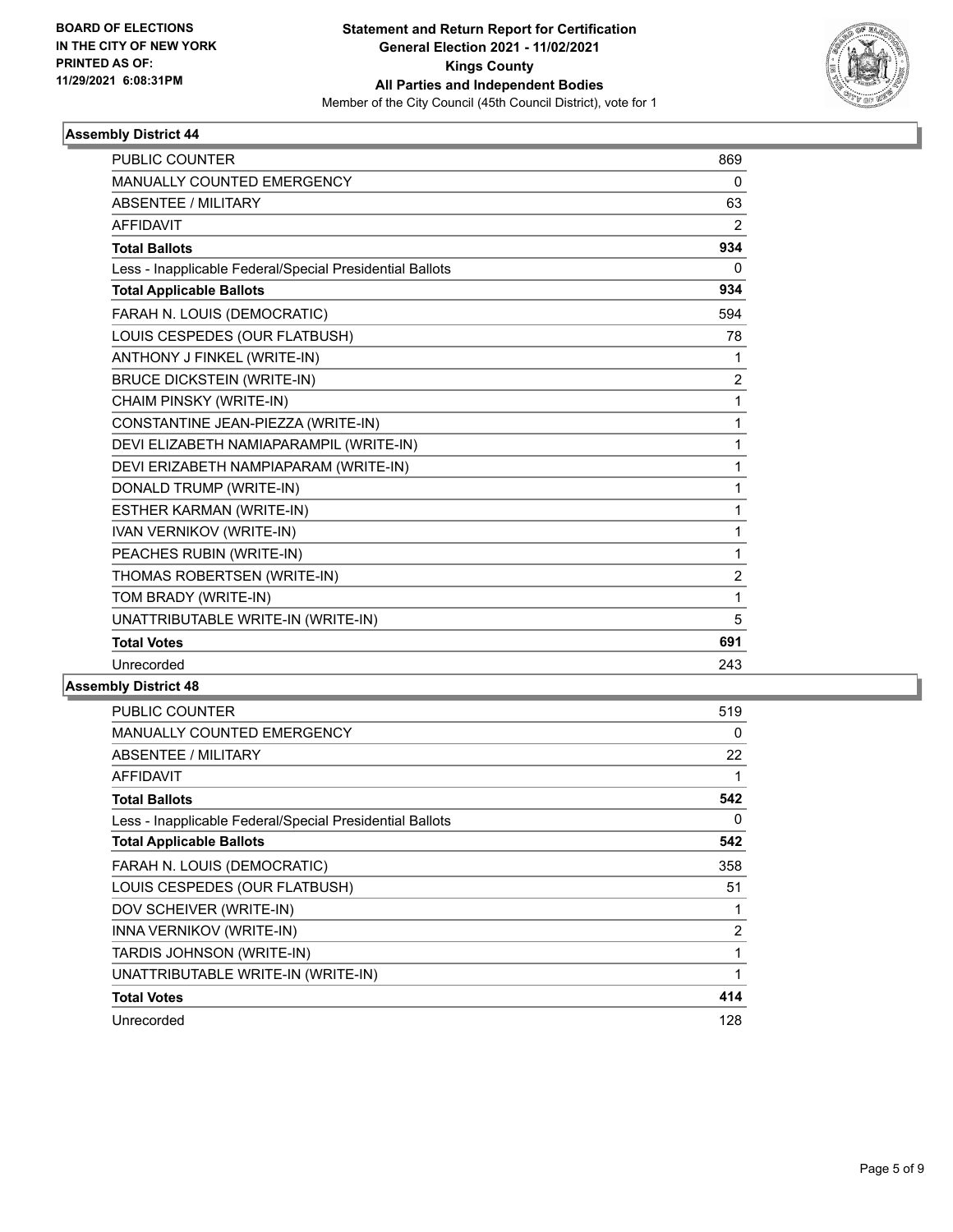

| <b>PUBLIC COUNTER</b>                                    | 6,606          |
|----------------------------------------------------------|----------------|
| <b>MANUALLY COUNTED EMERGENCY</b>                        | 0              |
| <b>ABSENTEE / MILITARY</b>                               | 323            |
| <b>AFFIDAVIT</b>                                         | 14             |
| <b>Total Ballots</b>                                     | 6,943          |
| Less - Inapplicable Federal/Special Presidential Ballots | 0              |
| <b>Total Applicable Ballots</b>                          | 6,943          |
| FARAH N. LOUIS (DEMOCRATIC)                              | 6,274          |
| LOUIS CESPEDES (OUR FLATBUSH)                            | 224            |
| ANTHONY BECKFORD (WRITE-IN)                              | 1              |
| CHAUEE WALKER (WRITE-IN)                                 | 1              |
| CURTIS SLIWA (WRITE-IN)                                  | $\overline{2}$ |
| MELIA KENDALL (WRITE-IN)                                 | 1              |
| MONIQUE CHANDLER WATERMAN (WRITE-IN)                     | 3              |
| MONIQUE WATERMAN (WRITE-IN)                              | 1              |
| MONIQUE Z CHANDLER WATERMAN (WRITE-IN)                   | 1              |
| RICHARD DI CRISTI (WRITE-IN)                             | 1              |
| RICHARD STRAUSS (WRITE-IN)                               | 1              |
| SHORLAND DANIELS (WRITE-IN)                              | 1              |
| UNATTRIBUTABLE WRITE-IN (WRITE-IN)                       | 5              |
| UNCOUNTED WRITE-IN PER STATUTE (WRITE-IN)                | 1              |
| XAMAYLA ROSE (WRITE-IN)                                  | 1              |
| YVETTE BARROW (WRITE-IN)                                 | 1              |
| <b>Total Votes</b>                                       | 6,519          |
| Unrecorded                                               | 424            |

| PUBLIC COUNTER                                           | 529 |
|----------------------------------------------------------|-----|
| <b>MANUALLY COUNTED EMERGENCY</b>                        | 0   |
| ABSENTEE / MILITARY                                      | 29  |
| AFFIDAVIT                                                |     |
| <b>Total Ballots</b>                                     | 559 |
| Less - Inapplicable Federal/Special Presidential Ballots | 0   |
| <b>Total Applicable Ballots</b>                          | 559 |
| FARAH N. LOUIS (DEMOCRATIC)                              | 466 |
| LOUIS CESPEDES (OUR FLATBUSH)                            | 16  |
| THOMAS FAHERTY (WRITE-IN)                                |     |
| UNATTRIBUTABLE WRITE-IN (WRITE-IN)                       | 1   |
| <b>Total Votes</b>                                       | 484 |
| Unrecorded                                               | 75  |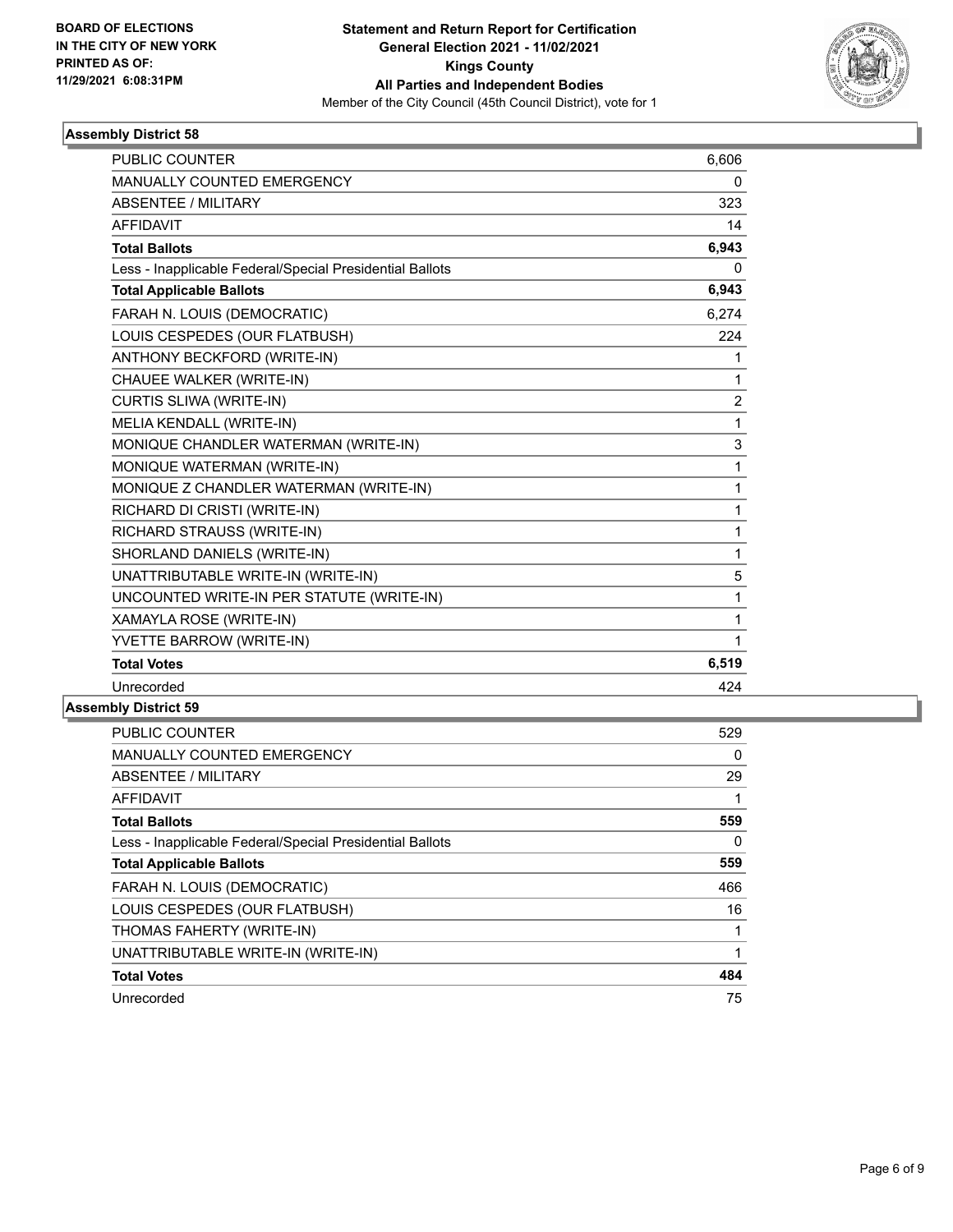

## **Total for Member of the City Council (45th Council District) - Kings County**

| PUBLIC COUNTER                                           | 21,653                  |
|----------------------------------------------------------|-------------------------|
| MANUALLY COUNTED EMERGENCY                               | 0                       |
| <b>ABSENTEE / MILITARY</b>                               | 1,225                   |
| <b>AFFIDAVIT</b>                                         | 61                      |
| <b>Total Ballots</b>                                     | 22,939                  |
| Less - Inapplicable Federal/Special Presidential Ballots | 0                       |
| <b>Total Applicable Ballots</b>                          | 22,939                  |
| FARAH N. LOUIS (DEMOCRATIC)                              | 19,206                  |
| LOUIS CESPEDES (OUR FLATBUSH)                            | 1,158                   |
| ABRAHAM LUBINSKY (WRITE-IN)                              | 1                       |
| ALAN FINTZ (WRITE-IN)                                    | 1                       |
| ALEX ADLET (WRITE-IN)                                    | 1                       |
| ANDREW YANG (WRITE-IN)                                   | 1                       |
| ANTHONY BECKFORD (WRITE-IN)                              | 6                       |
| ANTHONY J FINKEL (WRITE-IN)                              | 1                       |
| ANTHONY ONORATO (WRITE-IN)                               | 1                       |
| AVICAYOL STERN (WRITE-IN)                                | $\mathbf 1$             |
| <b>BARRY BINIK (WRITE-IN)</b>                            | 1                       |
| BENJAMIN MAXER (WRITE-IN)                                | 1                       |
| <b>BORUCH GETINBERG (WRITE-IN)</b>                       | $\mathbf 1$             |
| <b>BRUCE DICKSTEIN (WRITE-IN)</b>                        | $\overline{\mathbf{c}}$ |
| CHAIM DEUTASH (WRITE-IN)                                 | 1                       |
| CHAIM PINSKY (WRITE-IN)                                  | $\mathbf 1$             |
| CHAUEE WALKER (WRITE-IN)                                 | 1                       |
| CHIPALETTA SOBANKA (WRITE-IN)                            | 2                       |
| CHRISTIE O NEILL (WRITE-IN)                              | $\mathbf 1$             |
| CONSTANTINE JEAN-PIEZZA (WRITE-IN)                       | 1                       |
| CURTIS SLIWA (WRITE-IN)                                  | 2                       |
| DAVID BANIN (WRITE-IN)                                   | $\mathbf 1$             |
| DAVID TYBERG (WRITE-IN)                                  | 1                       |
| DEB LORBER (WRITE-IN)                                    | 1                       |
| DEVI ELIZABETH NAMIAPARAMPIL (WRITE-IN)                  | $\mathbf{1}$            |
| DEVI ERIZABETH NAMPIAPARAM (WRITE-IN)                    | 1                       |
| DONALD CRAMSTON (WRITE-IN)                               | 1                       |
| DONALD TRUMP (WRITE-IN)                                  | 4                       |
| DOV SCHEIVER (WRITE-IN)                                  | 1                       |
| EFRAIM KLEIN (WRITE-IN)                                  | 1                       |
| ESTHER KARMAN (WRITE-IN)                                 | $\mathbf 1$             |
| HELEN KLEIN (WRITE-IN)                                   | 1                       |
| INNA VERNIKOV (WRITE-IN)                                 | 11                      |
| <b>ISAAC FAQAN (WRITE-IN)</b>                            | 1                       |
| <b>ISAAC M KLEIN (WRITE-IN)</b>                          | 1                       |
| ISAAC ROSENBLUM (WRITE-IN)                               | 1                       |
| IVAN VERNIKOV (WRITE-IN)                                 | $\mathbf 1$             |
| JACK ROTERSTEIN (WRITE-IN)                               | 1                       |
| JOE ROGAN (WRITE-IN)                                     | 1                       |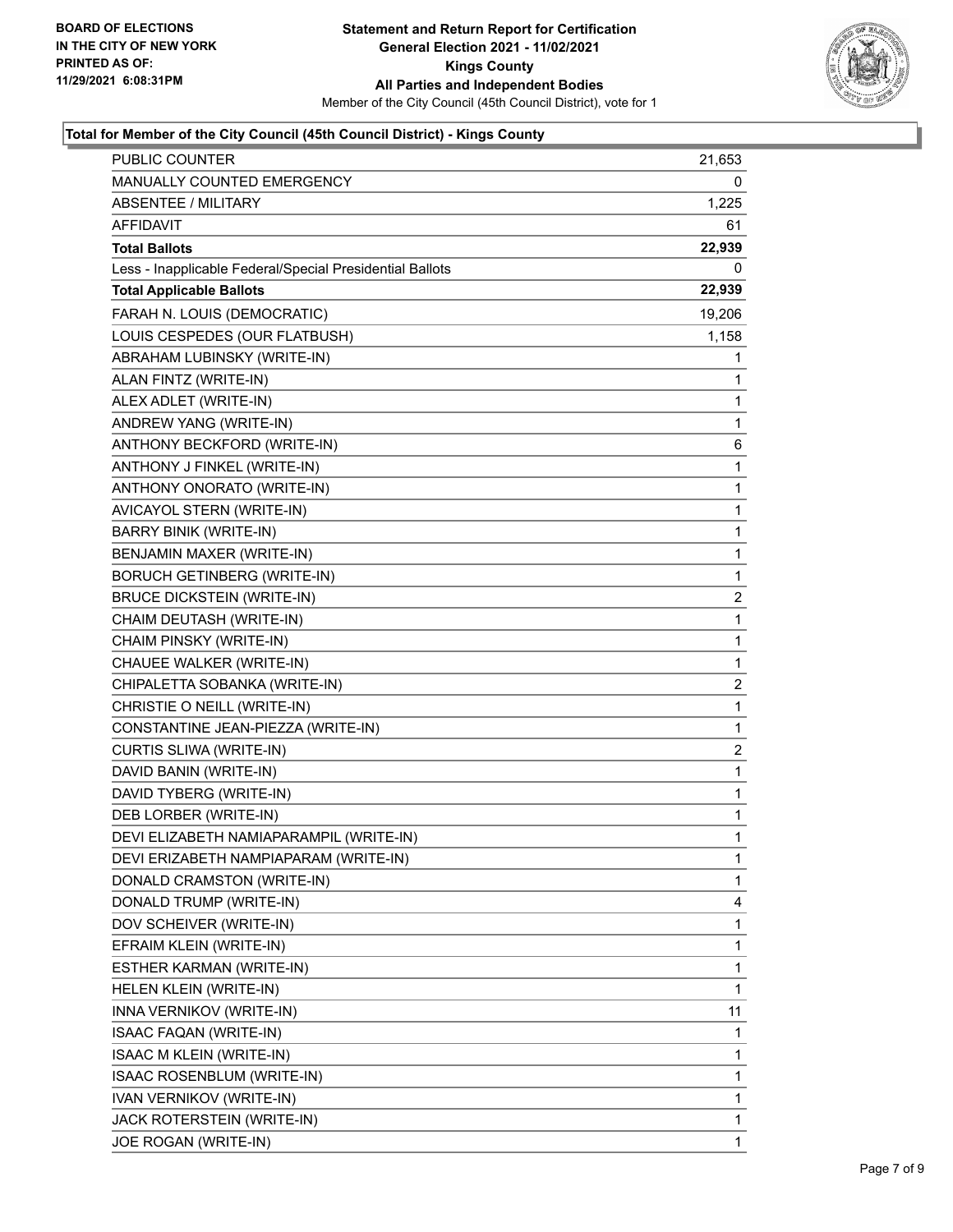

## **Total for Member of the City Council (45th Council District) - Kings County**

| JOSEF GREENBERG (WRITE-IN)                | $\mathbf{1}$   |
|-------------------------------------------|----------------|
| JOSEPH GREENBERG (WRITE-IN)               | 3              |
| JOSH FRAIDSTERN (WRITE-IN)                | 1              |
| KATIE MCMANAMAN (WRITE-IN)                | $\mathbf{1}$   |
| LISA DERRICK (WRITE-IN)                   | 1              |
| MAYER MAYERFELD (WRITE-IN)                | 1              |
| MELIA KENDALL (WRITE-IN)                  | $\mathbf{1}$   |
| MERCEDES NARCISSE (WRITE-IN)              | $\mathbf{1}$   |
| MICHAEL ESCAVA (WRITE-IN)                 | 1              |
| MICHAEL R PASTERNACK (WRITE-IN)           | $\overline{c}$ |
| MIGUEL ROSADO (WRITE-IN)                  | 1              |
| MONIQUE CHANDLER WATERMAN (WRITE-IN)      | 6              |
| MONIQUE WATERMAN (WRITE-IN)               | $\mathbf{1}$   |
| MONIQUE Z CHANDLER WATERMAN (WRITE-IN)    | 1              |
| MORDECHAI PLOTSKER (WRITE-IN)             | 1              |
| MORDECHS CAKIER (WRITE-IN)                | $\mathbf{1}$   |
| MORRIS GERINBAUM (WRITE-IN)               | 1              |
| MORRIS GERSHBAUM (WRITE-IN)               | 1              |
| MOSHE FOGEL (WRITE-IN)                    | $\mathbf{1}$   |
| MOSHE STAEISHEFGTY (WRITE-IN)             | 1              |
| NACHMAN MASTEFSKY (WRITE-IN)              | 1              |
| NICOLE MCQUEEN (WRITE-IN)                 | $\mathbf{1}$   |
| NINA KLEIN (WRITE-IN)                     | 1              |
| PEACHES RUBIN (WRITE-IN)                  | 1              |
| RACHEL MAX (WRITE-IN)                     | $\mathbf{1}$   |
| RAIZY ZUCKER (WRITE-IN)                   | 1              |
| RICHARD DI CRISTI (WRITE-IN)              | 1              |
| RICHARD STRAUSS (WRITE-IN)                | $\mathbf{1}$   |
| RICHARD TAYLOR (WRITE-IN)                 | 1              |
| RON PAUL (WRITE-IN)                       | 1              |
| SHIMON FELDMAN (WRITE-IN)                 | $\mathbf{1}$   |
| SHIRLEY CHISHOLM (WRITE-IN)               | $\overline{2}$ |
| SHMUEL WEBER (WRITE-IN)                   | 1              |
| SHOMNI ZOND (WRITE-IN)                    | 1              |
| SHORLAND DANIELS (WRITE-IN)               | 1              |
| SIMONE ADAMS (WRITE-IN)                   | 1              |
| STEVEN SAPERSTEIN (WRITE-IN)              | 1              |
| TAMAR APFELDORF (WRITE-IN)                | 1              |
| TARDIS JOHNSON (WRITE-IN)                 | 1              |
| THOMAS FAHERTY (WRITE-IN)                 | 3              |
| THOMAS ROBERTSEN (WRITE-IN)               | 2              |
| TOM BRADY (WRITE-IN)                      | 1              |
| TRACY NEIMAN (WRITE-IN)                   | 1              |
| UNATTRIBUTABLE WRITE-IN (WRITE-IN)        | 43             |
| UNCOUNTED WRITE-IN PER STATUTE (WRITE-IN) | 2              |
| VANESSA SIMON (WRITE-IN)                  | $\mathbf{2}$   |
|                                           |                |